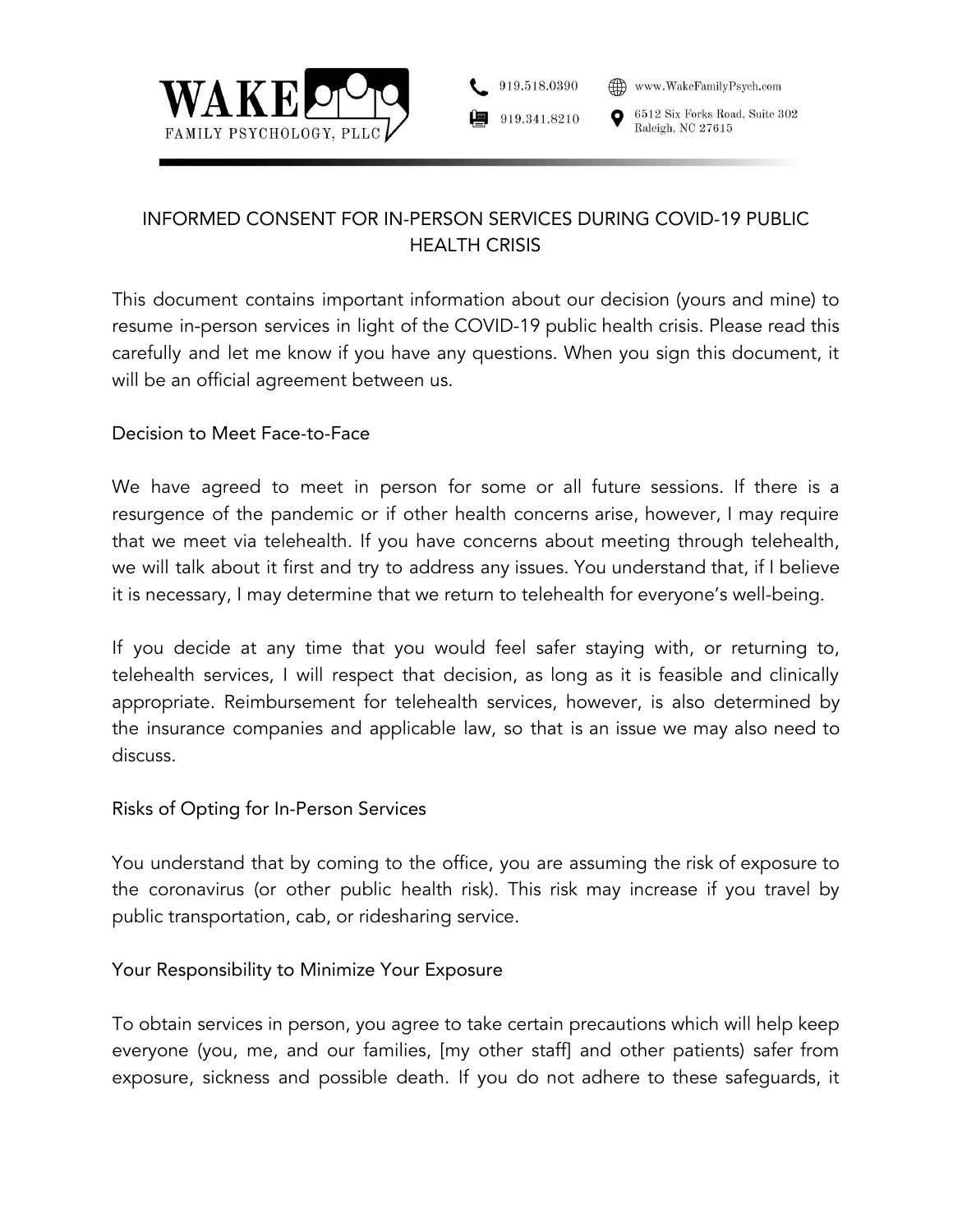may result in our starting / returning to a telehealth arrangement. Initial each to indicate that you understand and agree to these actions:

- You will only keep your in-person appointment if you are symptom free.  $\rule{1em}{0.15mm}$
- You will take your temperature before coming to each appointment. If it is elevated (100 Fahrenheit or more), or if you have other symptoms of the coronavirus, you agree to cancel the appointment or proceed using telehealth. If you wish to cancel for this reason, I won't charge you our normal cancellation fee. \_\_
- You will wait in your car or outside [or in a designated safer waiting area] until no earlier than 5 minutes before our appointment time.
- You will wash your hands or use alcohol-based hand sanitizer when you enter the building.
- You will adhere to the safe distancing precautions we have set up in the waiting room and testing/therapy room. For example, you won't move chairs or sit where we have signs asking you not to sit.
- You will wear a mask in all areas of the office (I [and my staff] will too).  $\_\_$
- You will keep a distance of 6 feet and there will be no physical contact (e.g. no shaking hands) with me or staff. \_\_\_
- You will try not to touch your face or eyes with your hands. If you do, you will immediately wash or sanitize your hands. \_\_\_
- If you are bringing your child, you will make sure that your child follows all of these sanitation and distancing protocols. \_\_\_
- You'll take steps between appointments to minimize exposure to COVID. \_\_\_
- If you have a job that exposes you to other people who are infected, you will immediately let me and my staff know. \_\_\_
- If your commute or other responsibilities or activities put you in close contact with others (beyond your family), you will let me and my staff know. \_\_\_\_
- If a resident of your home tests positive for the infection, you will immediately let me and my staff know and we will then begin/resume treatment via telehealth.\_\_\_

I may change the above precautions if additional local, state or federal orders or guidelines are published. If that happens, we will talk about any necessary changes.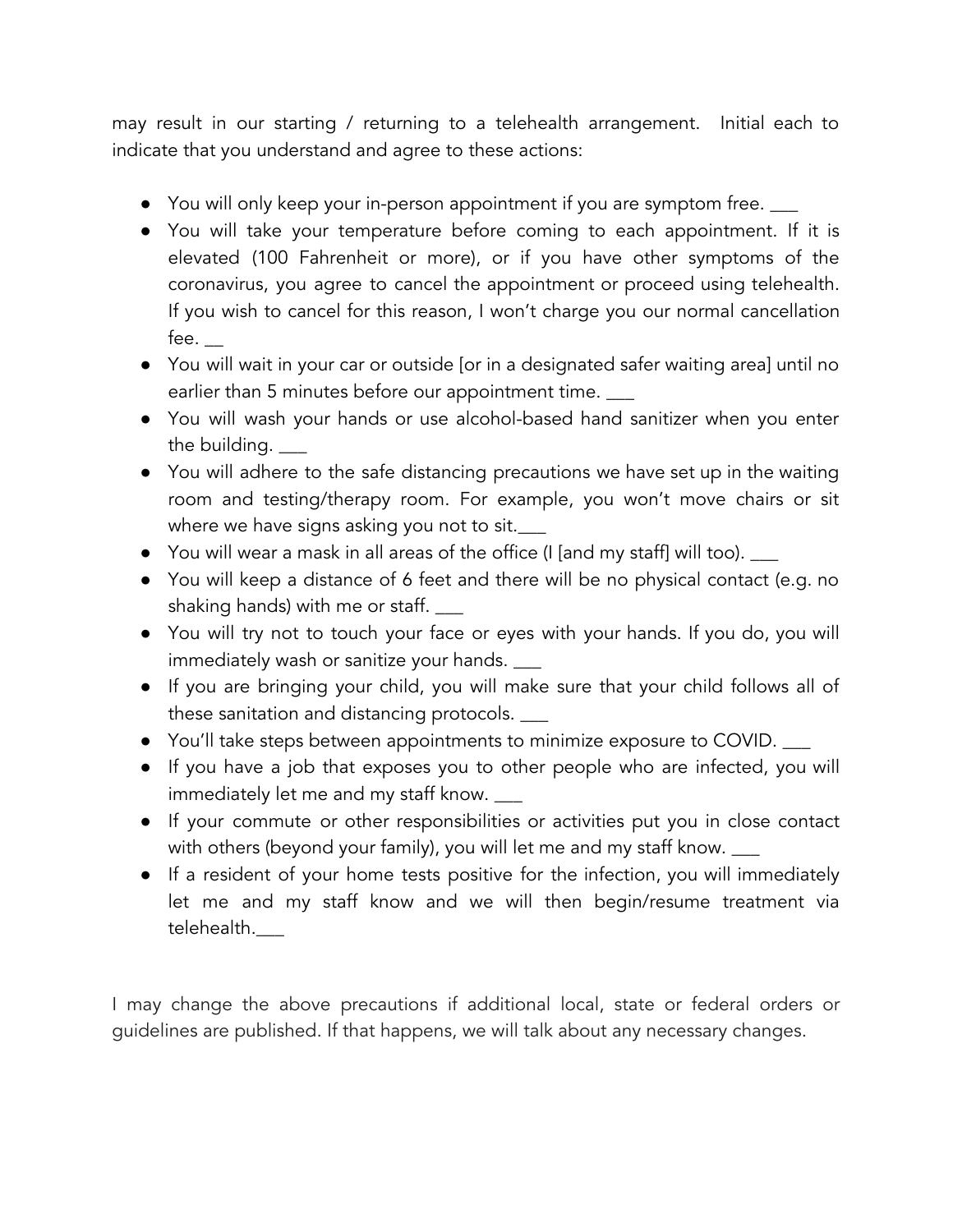#### My Commitment to Minimize Exposure

My practice has taken steps to reduce the risk of spreading the coronavirus within the office and we have posted our efforts in the office. Please let me know if you have questions about these efforts.

### If You or I Are Sick

You understand that I am committed to keeping you, me, my staff and all of our families safe from the spread of this virus. If you show up for an appointment and I or my office staff believe that you have a fever or other symptoms, or believe you have been exposed, I will have to require you to leave the office immediately. We can follow up with services by telehealth as appropriate.

If I or my staff test positive for the coronavirus, I will notify you so that you can take appropriate precautions.

# Your Confidentiality in the Case of Infection

If you have tested positive for the coronavirus, I may be required to notify local health authorities that you have been in the office. If I have to report this, I will only provide the minimum information necessary for their data collection and will not go into any details about the reason(s) for our visits. By signing this form, you are agreeing that I may do so without an additional signed release.

# Informed Consent

This agreement supplements the general informed consent/business agreement that we agreed to at the start of our work together.

Your signature below shows that you agree to these terms and conditions.

\_\_\_\_\_\_\_\_\_\_\_\_\_\_\_\_\_\_\_\_\_\_\_\_\_ \_\_\_\_\_\_\_\_\_\_\_\_\_\_\_\_\_\_\_\_\_\_\_\_\_

\_\_\_\_\_\_\_\_\_\_\_\_\_\_\_\_\_\_\_\_\_\_\_\_\_ \_\_\_\_\_\_\_\_\_\_\_\_\_\_\_\_\_\_\_\_\_\_\_\_\_

Patient/Client Date

Psychologist Date Date